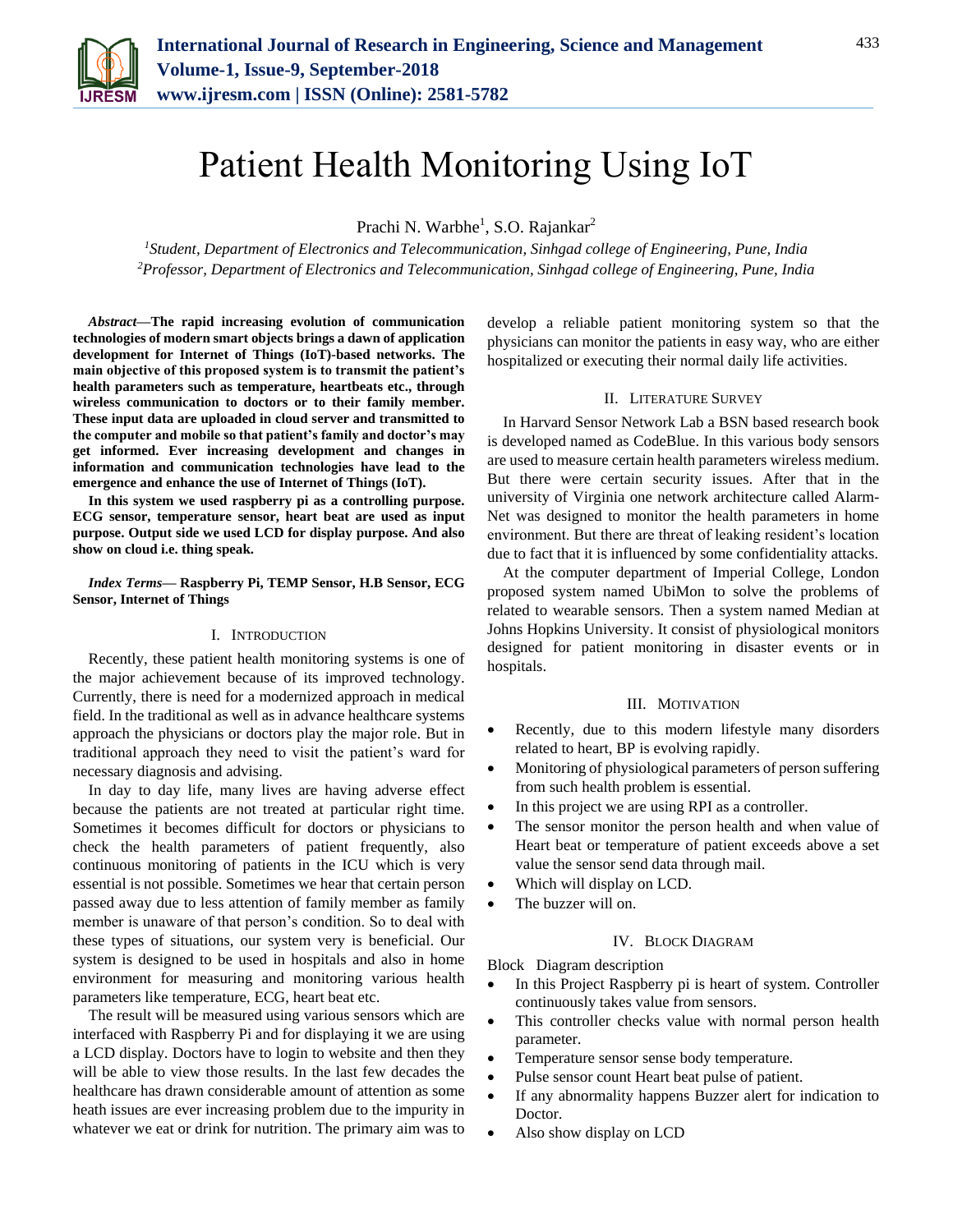

We upload these valued on cloud i.e. thingspeak.



Fig. 1. Block diagram

# V. HARDWARE

- Raspberry Pi
- ECG Sensor
- Temp Sensor
- Heart beat sensor
- Buzzer
- $\bullet$  LCD
- Panic switch

Some of the sensors and raspberry pi is explained as follows.

## *A. Raspberry Pi*

Raspberry Pi Model, is having a nice black plastic case : The Raspberry Pi is a pocket friendly , ATM card sized computer that plugs into a monitor or TV to display output and uses a standard keyboard and mouse as input . It has the ability to interact with the outside world, and has been used in real time applications. By using raspberry pi we can play the games and can be also stored. It is having main processing chip, memory, power supply HDMI Out, Ethernet port, USB ports and essential global interfaces.

# *B. ECG Sensor*

Our heart do certain electrical and muscular activities to supply the blood to the body. This electrical activity can be depicted as an ECG. This module is a used to measure the electrical activities of the heart and it is very pocket friendly also.

# *C. Temperature Sensor (LM35)*

The LM35 is exact and accurate temperature measuring devices with an output voltage linearly proportional to the Centigrade temperature. The LM35 device has an advantage that to get the appropriate output there is no any need of subtracting a large constant voltage from the reading.

## *D. Heart Beat Sensor*

Heart rate data is very useful whether you are planning an exercise schedule or checking your activity or anxiety levels. The problem is that heart rate can be difficult to measure.

It is having Operating Voltage +5V DC regulated , Operating

Current 100 mA , Output Data Level 5V TTL level Heart Beat detection Indicated by LED and Output High Pulse Light source 660nm Super Red LED.

## *E. Panic Switch*

A "switch" is used to open and close an electric circuit. This turns on or off, or used to select one of several options. Basic electronic components don't get much simpler than a switch, but there are wide collection of different switches out there, for every possible need and application.

# *F. LCD Display*

 It is a flat rectangular in shape display. It is an electronic modulated optical device that uses the light-modulating properties of liquid crystals. Liquid crystals do use reflector to produce images in colour or monochrome both.

# *G. Buzzer*

It is an audio signaling device which is of three types they are mechanical, electromechanical, or piezoelectric. The buzzers and beepers are used in the timers and where there is need of user's input such as a pressing electronic monometers, microwave ovens or in joy buzzers.



Fig. 2. Flow chart

# VI. ADVANTAGE

Ease of operation. (Old age patients and children with heart problems should be periodically monitored. Our proposed system uses sensors that allow to detect heart rate of a person using temp and heart beat sensor.) Track patient easily (Thus it reduces doctors work load and also gives more accurate results). The user may set high levels as well as low levels of